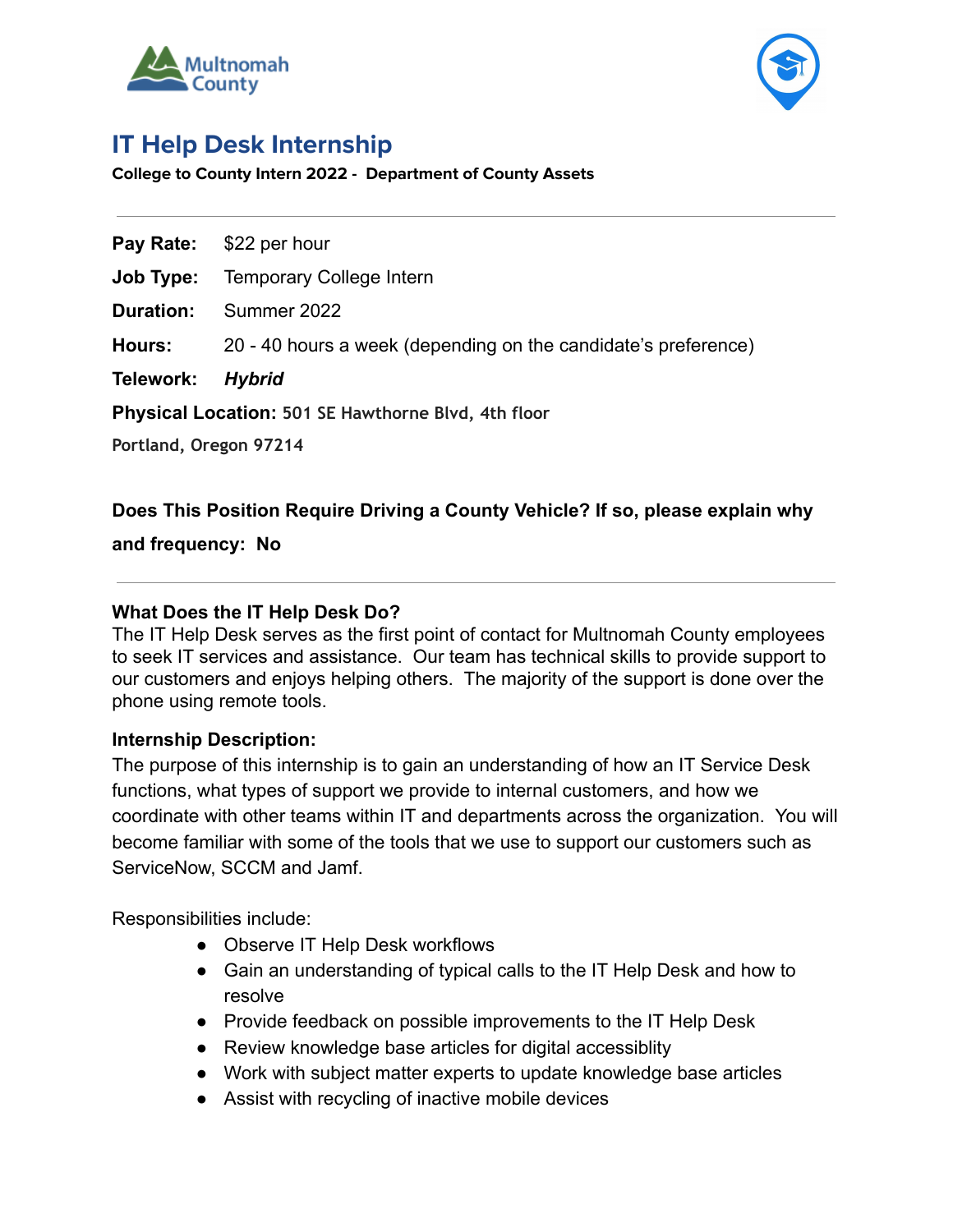



● Participate in physical asset audit at County sites

## **Education and Experience Qualifications:**

- Interest in Information Technology Support
- Experience with customer service
- Experience working with the public

**COVID-19 Vaccination Requirement:** To protect the health of the community and employees, Multnomah County requires employees to be fully vaccinated against COVID-19 or have an approved medical or religious exemption as a qualification of employment.

The rule applies to all employees, as allowable by law. Candidates who receive an offer of County employment must provide proof of vaccination upon hire or submit an exception request before their start date.

#### **Veterans' Preference:**

Under Oregon Law, qualifying veterans may apply for veterans' preference for this recruitment. Review our [veterans' preference website](http://multco.us/jobs/veterans-preference-information-and-instructions) for details about eligibility and how to apply.

For veterans qualified for Veterans' Preference: If you believe you have skills that would transfer well to this position and/or special qualifications that relate to this position, please list those skills and/or qualifications.

**Accommodation under the Americans with Disabilities Act:** We gladly provide reasonable accommodation to anyone whose specific disability prevents them from completing an application or participating in this recruitment process. Please contact the recruiter below in advance to request assistance. Individuals with hearing or speech impairments may contact the recruiter through the Telecommunications Relay Service by dialing 711.

#### **Application Instructions:**

Please fill out and apply for this position through the form also located on this [website](https://multco.us/college-county). The deadline for submitting an online application is April 3, 2022.